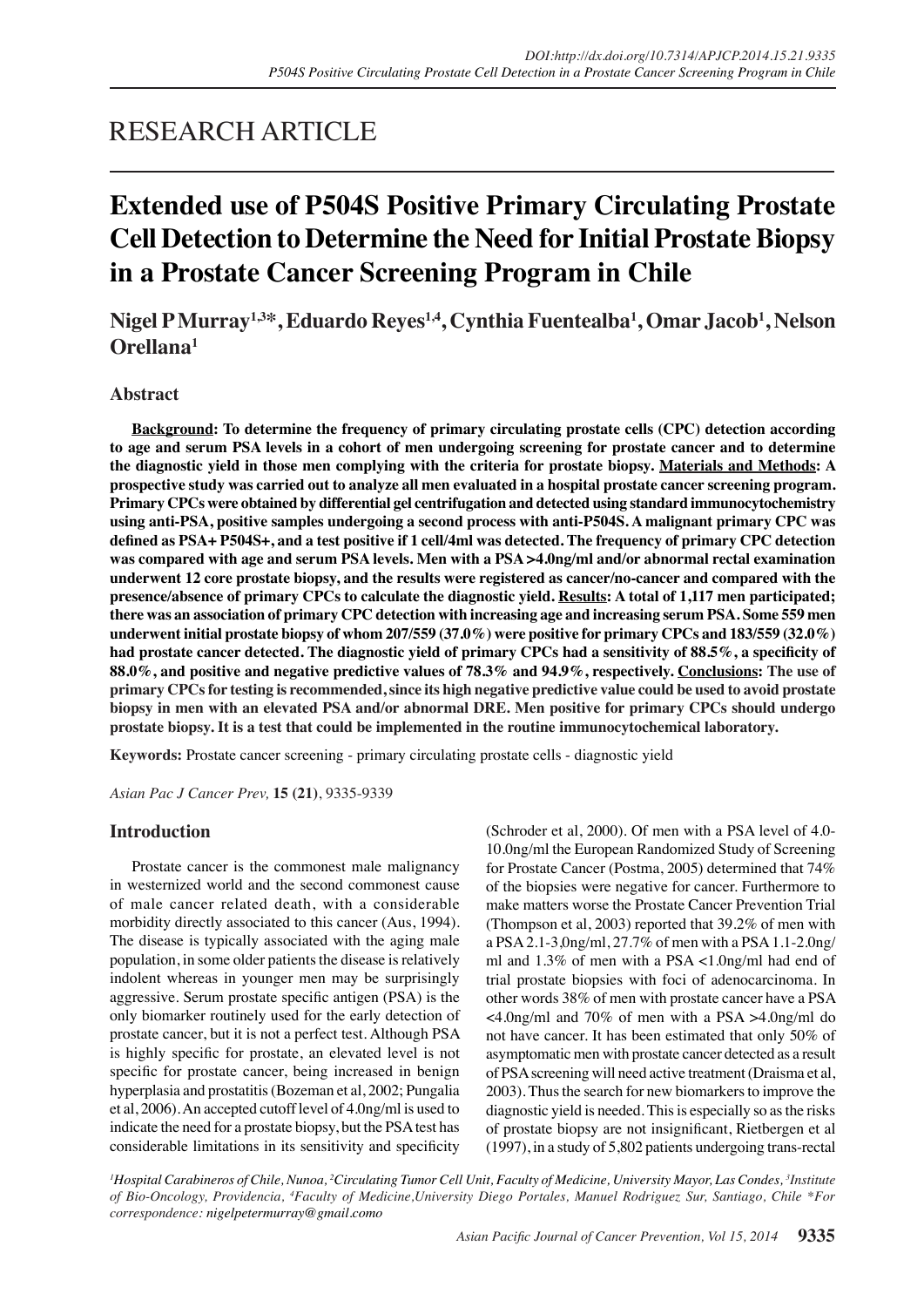#### *Nigel P Murray et al*

prostate biopsy reported an incidence of complications of 0.5% hospitalizations, 2.1% rectal hemorrhage, 2.3% fever and 7.2% persistent hematuria. Although the use of PSA based parameters have been suggested, such as PSA velocity and PSA velocity per initial volume (Zheng et al, 2012), PSA density and dynamics, including velocity and doubling time and PSA molecular forms (De Visschere et al, 2010) none have been shown to be superior to PSA alone. In developing countries the use of DRE and total serum PSA are the standard method of screening when implemented as part of the public health system (Par Kash et al, 2014). In different countries the accepted PSA cutoff value of 4.0ng/ml may not be the most appropriate for the high incidence of benign hyperplasia, as reported from Pakistan (Par Kash et al, 2014).

One possible candidate for improving prostate cancer screening is the detection of primary circulating prostate cells (CPC). In men with prostate cancer there is, at least, one subpopulation of cancer cells that disseminate early, firstly to the neurovascular structures and then to the circulation (Moreno et al, 1992). The number of these cells is very small; however these primary CPC can be detected using immuocytochemistry with a combination of anti-PSA and anti-P504S (methyl-acyl-CoA racemase) monoclonal antibodies. The use of the biomarker P504S, although not prostate specific (Zhou et al, 2002), has facilitated the differentiation between normal, dysplastic and malignant tissues in prostate biopsy samples. Normal or benign cells do not express P504S, whereas cells arising from prostatic intraepithelial neoplasia (PIN) or cancer are positive (1Beach et al, 2002). Benign CPCs can be detected in men with benign hyperplasia and chronic prostatitis (Murray et al, 2013), for this reason it is essential that double immune-labelling is used to detect mCPCs. Double immunomarcation is the sequential use of two monoclonal antibodies and 2 differing systems of detection, thus labeling cells as positive or negative for two different biomarkers. Only cells positive for the two biomarkers are considered as positive. Primary CPCs are defined as those detected before definitive treatment for prostate cancer. This is to differentiate them from secondary CPCs, defined as those detected after primary treatment, and have been shown to indicate a poor prognosis (Fu-Bin Wang et al, 2011) and increase the risk of biochemical failure (Murray et al, 2013a)

A pilot study of patients undergoing first biopsy showed the possible potential of P504S positive primary CPCs as a possible biomarker for the detection of prostate (Murray et al, 2010).

We present a prospective study of the use of primary CPCs as a complementary biomarker to total PSA for the detection of prostate cancer. We look at the frequency of detection with respect to age and serum total PSA, and the diagnostic yield of patients undergoing prostate biopsy.

## **Materials and Methods**

After ethical committee approval of the study for the use of CPC detection, a prospective study was carried out.

#### *Patient selection*

Total population: The frequency of CPC detection was analyzed in all men participating in a prostate cancer screening program in the Health System of Carabineros de Chile , independent of age, serum PSA level or whether a biopsy was considered. Immediately before a digital rectal examination (DRE) 8ml of venous blood was collected in EDTA (Beckinson-Vacuntainer®) and sent to a central laboratory.

Biopsy population: All patients with a serum PSA >4.0ng/ml and/or a DRE suspicious of prostate cancer were referred for prostate biopsy. Immediately before the biopsy 8 ml of venous blood was collected in EDTA (Beckinson-Vacuntainer®) and sent to the same central laboratory. Patients were coded and clinical details of serum PSA, age and biopsy results collected. The CPC processing laboratory was blinded to the clinical details. The CPC test was analyzed for specificity, sensibility, positive and negative predictive values.

#### *Detection of CPCs*

Mononuclear cells were obtained by differential centrifugation using Histopaque 1,077® (Sigma-Aldrich), washed and resuspended in 100μL of autologous plasma. 25μL aliquots were used to make slides (sialianized, DAKO, USA), dried in air for 24 hours and fixed in a solution of 70% ethanol, 5% formaldehyde and 25% phosphate buffered saline pH 7.4.

CPCs were detected using a monoclonal antibody directed against PSA, clone 28A4 (Novocastro Laboratory, UK) and identified using an alkaline phosphatase-anti alkaline phosphatase based system (LSAB2, DAKO, USA), with new.-fushcin as the chromogen. Positive samples underwent a second process with anti-P504S clone 13H4 (DAKO, USA) and identified with a peroxidase based system (LSAB2, DAKO, USA) with DAB (3,3<sup> $\dot{\text{d}}$ </sup>diaminobenzidine tetrahydrochloride) as the chromogen.



**Figure 1. A: Benign CPC PSA (+) P504S (-); B: Malignant CPC PSA (+) P504S (+); C: Leucocyte PSA (-) P504S (+)**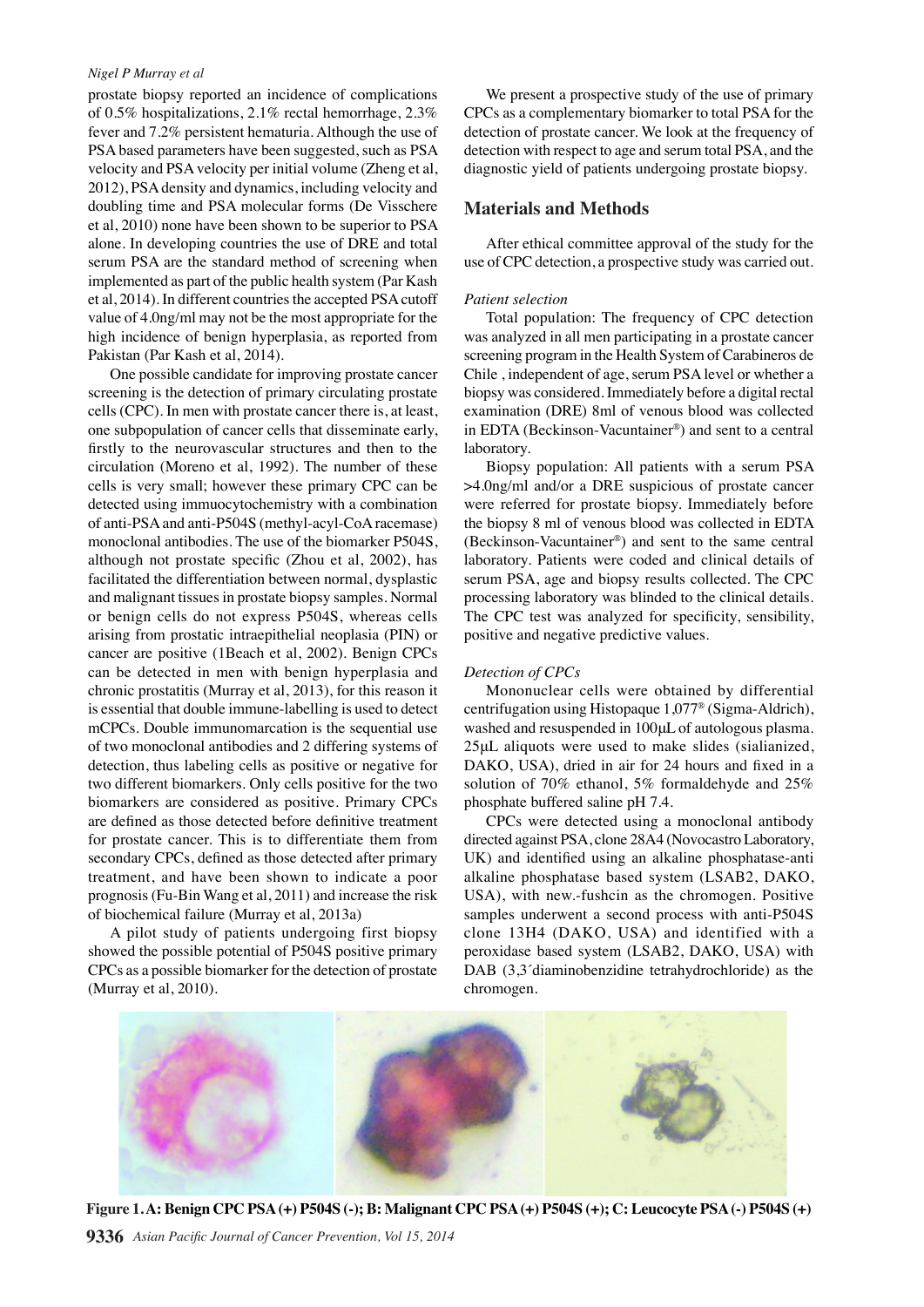A malignant CPC was defined according to the criteria of ISHAGE (International Society of Hematherapy and Genetic Engineering) (Borgen et al, 1999) and the expression of P504S according to the Consensus of the American Association of Pathologists (Rubin et al, 2002). A malignant mCPC was defined as a cell that expressed PSA and P504S, a benign CPC could express PSA but not P504S and leucocytes could be P504S positive or negative but did not express PSA (Figure 1A-C). A test was considered positive when at least 1 cell was detected/4ml blood.

#### *Statistical Analysis*

Descriptive statistics were used for demographic variables, expressed as mean and standard deviation in the case of continuous variables with a normal distribution. In case of an asymmetrical distribution the median and interquartile range (IQR) values were used. Noncontiguous variables were presented as frequencies. The Shapiro-Wilk test was used to determine a normal

**Table 1. Frequency of mCPC Detection According to Serum PSA Level and Age**

| PSA ng/ml | Number<br>of patients | mCPC<br>detection | Frequency mCPC<br>detection $(\%)$ | Relative<br><b>Risk</b> |
|-----------|-----------------------|-------------------|------------------------------------|-------------------------|
| $0 - 2$   | 301                   | 11                | 4                                  | 1.00                    |
| $>2-3$    | 99                    | 8                 | 8                                  | 2.32                    |
| $>3-4$    | 91                    | 19                | 21                                 | 6.96                    |
| $>4-6$    | 340                   | 153               | 45                                 | 21.57                   |
| $>6-8$    | 117                   | 54                | 46                                 | 22.60                   |
| $>8-10$   | 77                    | 38                | 49                                 | 25.69                   |
| >10       | 92                    | 46                | 50                                 | 26.36                   |

**Table 2. Frequency of mCPC Detection According to Serum PSA Level and Age**

| Age (years) | Number<br>of patients | mCPC<br>detection | Frequency mCPC<br>detection $(\%)$ | Relative<br>Risk |
|-------------|-----------------------|-------------------|------------------------------------|------------------|
| < 50        | 96                    | 19                | 20                                 | 1.00             |
| $51 - 55$   | 101                   | 19                | 19                                 | 0.94             |
| 56-60       | 190                   | 54                | 28                                 | 1.61             |
| $61-65$     | 195                   | 55                | 28                                 | 1.59             |
| 66-70       | 220                   | 71                | 32                                 | 1.93             |
| 71-75       | 143                   | 46                | 32                                 | 1.92             |
| 76-80       | 112                   | 40                | 36                                 | 2.25             |
| > 80        | 60                    | 25                | 42                                 | 2.85             |

**Table 3. Comparson between mCPC Detection and Prostate Biopsy Results**

|               | Biopsy positive<br>for cancer | Biopsy negative<br>for cancer | Total |
|---------------|-------------------------------|-------------------------------|-------|
| mCPC positive | 162                           | 45                            | 207   |
| mCPC negative | 21                            | 331                           | 352   |
| Total         | 183                           | 376                           | 559   |

## **Table 4. Diagnostic Yield of Primary mCPC to Detect Prostate Cancer at Initial Biopsy**

|             | Diagnostic yield | 95% Confidence interval |
|-------------|------------------|-------------------------|
| Sensitivity | 88.5%            | 82.8-92.6%              |
| Specificity | 88.0%            | 84.2-91.1%              |
| <b>PPV</b>  | 78.3%            | 71.9-83.6%              |
| <b>NPV</b>  | 94.0%            | $90.9 - 96.2\%$         |
| Positive LR | 7.40             | 5.60-9.78               |
| Negative LR | 0.13             | $0.09 - 0.20$           |

PPV=positive predictive value; NPV=negative predictive value; LR=liklihood ratio

distribution. The Student T-Test was used to compare continuous variables with a normal distribution, the Mann-Whitney test for ordinate and continuous variables with a non-normal distribution and Chi-squared for the differences in frequency. The diagnostic yield for the test detecting CPCs was analyzed using standard parameters. For this purpose patients were classified as having or not having prostate cancer. For the purpose of calculating the diagnostic yield in Group II patients, it was assumed that patients CPC negative and without a biopsy would include patient's false negatives and true negatives in the same proportion as in Group I Statistical significance was defined as a p value less than 0.05 to two-sided. Analysis was performed using the Stata 11.0 program (StataCorp LP, College Station, Texas, USA).

#### **Results**

#### *Total population*

1117 men with a mean age of  $64.8 \pm 10.3$  years participated in the study, with a median serum PSA of 4.32ng/ml (inter-quartile range 1.73-6.10ng/ml. There was an association between the frequency of primary CPC detection and serum PSA level (Chi squared for trends p=0.0001 see table 1).

The frequency of CPC detection also was associated with increasing age (Chi squared for trends p<0.0001 see Table 2).

## *Men undergoing biopsy based on serum PSA and/or abnormal DRE.*

559 men comprised this group with a mean age of 65.1±9.1 years and median serum PSA of 5.49ng/ml (inter-quartile range 4.50-8.03), with a prevalence of 32.7% of men with cancer detected and 207/559 (37.0%) of men were positive for CPCs. Table 3 shows the results of comparing CPC with the biopsy results.

Of the 21 false negative results, 20 complied with the Epstein criteria for active observation (Epstein et al, 1994), the remainder was a Gleason 7 tumor, positive in 1 core, 10% of the core sample infiltrated.

Table 4 shows the diagnostic yield of using primary CPCs for the detection of prostate cancer.

## **Discussion**

The incidence of clinical prostate cancer increases with age, from 0.2 to 0.9% from 50- to 80-year-old men. However, cancer detected as a result of an abnormal DRE or serum

PSA may be underestimated. Latent prostate cancer is defined as an asymptomatic cancer detected only at autopsy, published studies have shown a much higher incidence of latent cancer than in population studies of clinical cancer (Osman et al, 2001). Latent cancer is not linearly associated with age; and there is a plateau in the incidence of latent cancer between 60 and 70 years. The frequency of circulating prostate cells showed a similar trend, increasing up to 55 years and with a plateau between 55 and 75 years before increasing again.

The frequency of CPC detection increases with serum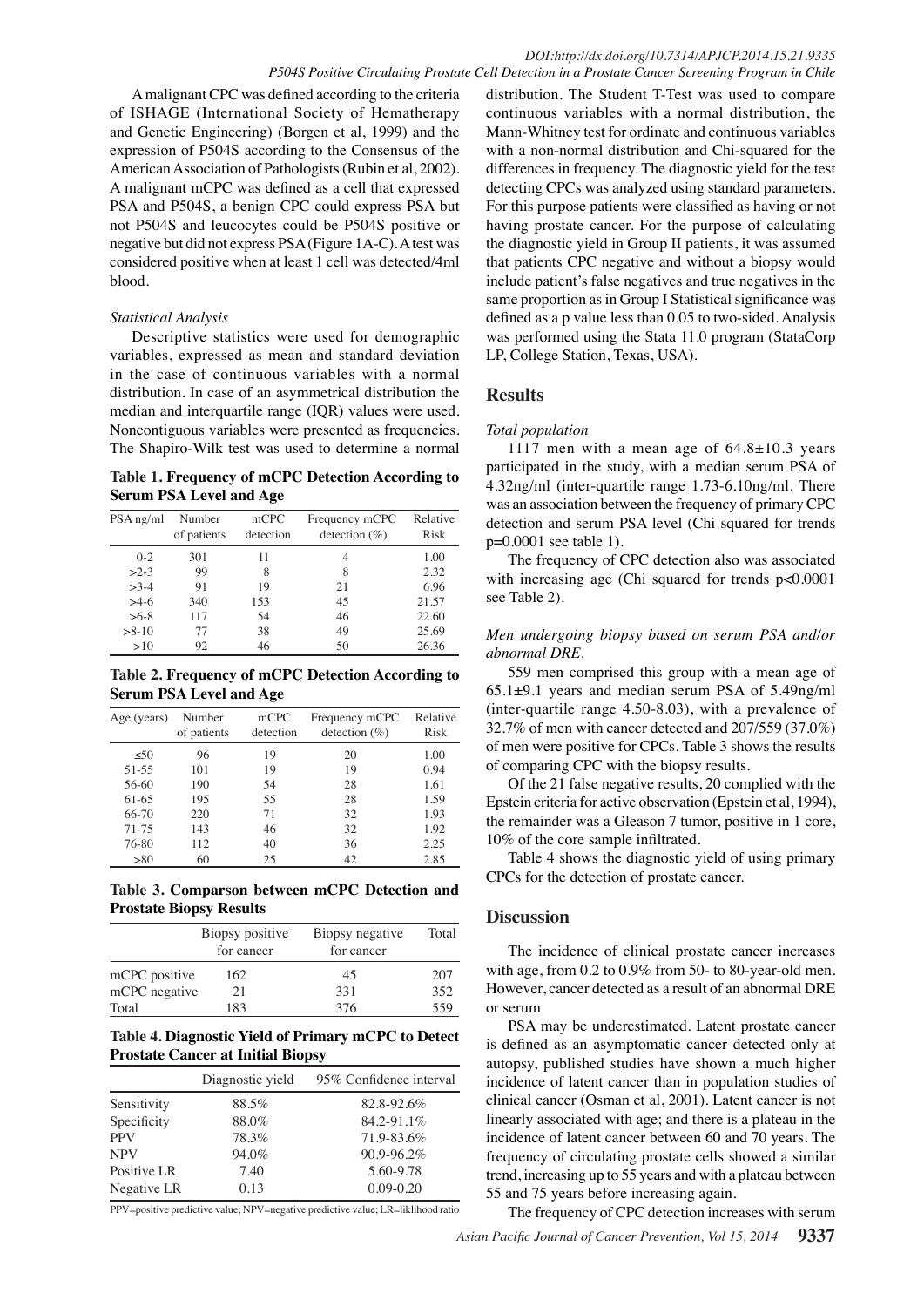#### *Nigel P Murray et al*

PSA, increasing markedly in those men with a PSA of >3.0ng/ml, levels of CPC detection frequency in men with a PSA <3.0ng/ml were less than 10%, and similar to the frequency of prostate cancer detected in the Prostate Cancer Prevention Trial (Thompson et al, 2003).

It is important to note that the use of CPC detection is designed as a sequential test, for men with an abnormal PSA or DRE, that positive cases should be evaluated with prostate biopsy and negative cases followed up. That the test is positive or negative with no cut-off point simplifies clinical decisions as to whether proceed to prostate biopsy. This is reinforced by the high negative predictive value of the test, 94% of CPC negative men did not have cancer detected on the initial biopsy, and the fact that the 6% of men with cancer had low grade small volume tumors. These men withCPC negative low grade cancers complied with the Epstein criteria for treatment with active observation. Thus men CPC negative but with an increased serum PSA could be observed rather than evaluated with a prostate biopsy, with all its inherent risks. In comparison with free PSA, PSA velocity and PSA density, the use of primary CPC detection was shown to be superior (Murray et al, 2014)

Studies detecting circulating prostate cells, using different methodologies have been discordant results. Using a dual PSA/prostate specific membrane antigen RT-PCR method Eschwege et al (2009) only found 37% of pre-operative patients to be CPC positive. Davis et al (2008) found no association between CPC detection using the CellSearch® system and the clinical parameters prior to radical prostatectomy or between men with local PC or controls. However, Stott et al (2010) found primary CPCs in 42% of patients with localized cancer, Fizazi et al (2007), using anti-BerEP-4 epithelial antigen combined with telomerase activity, detected primary CPCs in 79% of patients with localized cancer, a similar figure to our study. One possible reason for the wide discrepancy of results is the technology used. Regardless of the system used for isolation or enrichment, detection almost always relies on staining for cells containing cytokeratin (Moll, 2008). In those cases where EpCM has been used for cell enrichment, such as CellSearch®, EpCAM can alternatively be used for detection (Helo et al, 2009). Methods using RT-PCR have utilized anti-EpCAM or anti-cytokeratin based enrichment methods (Schaffer et al, 2007; Helo et al, 2009). The widely accepted concept that all cytokeratin and/or EpCAM positive, CD45 negative cells with a nucleus in cancer pacients are circulating tumor cells (CTCs) has imposed a clear bias on the study of CTCs. Mainly the failure to include tumor cells that have reduced or absent cytokeratin and/or EpCAM expression, the failure to identify such cell types limits investigations into additional tumor types. EpCam is expressed in most but not all tumors ((Went et al, 2004), there is downregulation with cancer progression and metastasis, cytokeratins are heterogeneously expressed in tumor cells and also may be down regulated during disease progression or in poorly differentiated tumors. During the progression of epithelial to mesenchymal transition both markers are downregulated (Paterlini-Brechot et al, 2007), EpCAM may be down regulated

to allow epithelial cell dissociation from the tumor and cytokeratin downregulated to facilitate cell plasticity and migration (Raimondi et al, 2011). In this study the use of PSA and P504S to define mCPCs avoids this problem, and the results are similar to that of Fizazi who used also avoided the use of a cytokeratin and/or EpCAM based system. The finding of CTCs that express EpCAM is not in question, but there is concern over false negatives in the failure to detect CTCs that do not express EpCAM. Using a mixture of antibodies against cell surface antigens Mikolajczyk et al (2011) showed in breast cancer patients a higher detection rate of CTCs both qualitatively and quantitatively. In breast cancer 34% of patients had EpCAM negative CTCs detected (Mikolajczyk et al, 2011), and this difference may be one possible explanation for the difference in our findings and those of Fizazi with other studies based on EpCAM and/or cytokeratins.

We believe that part of the difference documented is caused by the relatively high detection in control patients, one explication is that CPC can be found in men with prostatitis, however these CPCs are P504S negative (Murray et al, 2013). This underlies the problem with different methods used to detect circulating tumor cells. This problem has been extensively reviewed as to the advantages and disadvantages of each method (Panteleakou et al, 2009, Fehm et al, 2005). PCR methods have a high rate of false positive results, density gradient centrifugation may be associated with increased lost of circulating cells whereas immunomagnetic separation may not recognize tumor cells which do not express EpCAM and does not differentiate between malignant and benign prostate cells.

We realize that limitations of the study, include the analysis by a trained cytologist, validation with different observers are undergoing, however this could be overcome with training. Equally the DRE and decision to proceed to a prostate biopsy is dependent on the experience of the urologist. The detection of primary CPCs is designed as a sequential test, being requested after the serum PSA and/or DRE, forming a diagnostic test in series. In spite of this the negative predictive value increased. The study did not separately analyze the contribution of the serum PSA and/or DRE in the pre-test determination of detecting prostate cancer, but this constitutes the daily practice of prostate cancer screening, for which it could be viewed as a strongpoint in demonstrating the diagnostic yield of primary CPC detection in the real clinical world.

The test is simple and could be implemented in the routine immunocytochemstry laboratory of a general hospital.

In conclusion, the use of primary circulating prostate cells as a sequential test has a high negative predictive value, which suggests that a prostate biopsy could be avoided in these patients, the cancers CPC negative being small volume low grade tumors. Men positive for CPCs should undergo biopsy for the high risk of prostate cancer.

## **Acknowledgements**

The authors wish to thank Mrs. Ana Maria Palazuelos for her help in the writing of this manuscript.